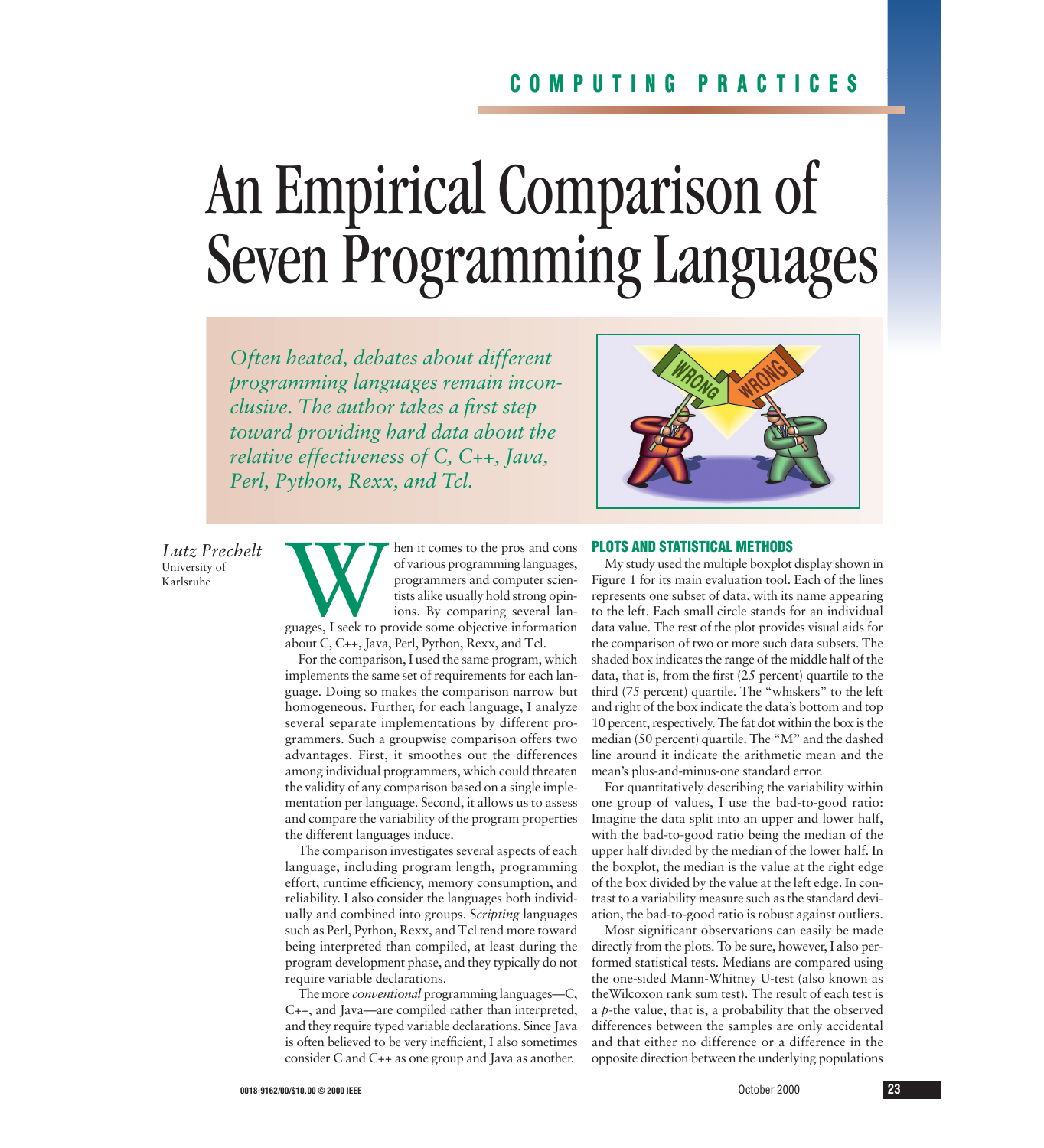

*Figure 1. Program runtime on the z1000 data set. Three programs timed out with no output after about 21 minutes. The bad-to-good ratios range from 1.5 for Tcl up to 27 for C++. Note the logarithmic axis. The legend shown here applies to Figures 2 through 7 as well. Refer to the "Plots and Statistical Methods" section for more details.*

does indeed exist. I will usually not give the *p*-value itself, but rather say "... is larger than ..." if  $0 < p \le$ 0.10 or "... tends to be larger than ..." if  $0.10 < p \le$ 0.20. If  $p > 0.10$ , there is "no significant difference."

At several points I also provide confidence intervals, either on the differences in means or on the differences in logarithms of means—that is, on the ratios of means. The confidence levels are chosen so that they are open ended, with their upper end at infinity. I computed the confidence intervals using bootstrap-

#### **Table 1. Programming-language comparison statistics.**

| Language | Number of<br>programs | <b>Compiler or</b><br>execution platform |  |  |  |
|----------|-----------------------|------------------------------------------|--|--|--|
| Tcl      | 10                    | Tcl 8.2.2                                |  |  |  |
| Rexx     | $\overline{4}$        | Regina 0.08g                             |  |  |  |
| Python   | 13                    | Python 1.5.2                             |  |  |  |
| Perl     | 13                    | Perl 5.005 02                            |  |  |  |
| Java     | 24                    | Sun JDK 1.2.1/1.2.2                      |  |  |  |
| $C++$    | 11                    | GNU q++ 2.7.2                            |  |  |  |
| C        | 5                     | <b>GNU gcc 2.7.2</b>                     |  |  |  |

ping, which is described in more detail elsewhere.<sup>1</sup>

Given the study's validity caveats, these quantitative statistical inference results merely indicate trends and should not be considered precise evidence.

Table 1 shows the number of programs considered for each language and the execution platforms used. The Java evaluation uses either the JDK 1.2.2 Hotspot Reference version or the JDK 1.2.1 Solaris Production version with JIT, depending on which one was faster for each program. I executed all programs on a 300- MHz Sun Ultra II workstation with 256 Mbytes of RAM, running under SunOS 5.7. The results for C and Rexx are based on only five and four programs, respectively, and are thus rather coarse estimates of reality, but for all other languages, the results derive from 10 or more programs, which is a broad-enough base for reasonably precise results.

The "The Programming Problem: Phonecode" and "Comparison Validity" sidebars describe the study's setup and validity. Readers interested in a more detailed description of the study can find it on the Web at ftp.ira.uka.de. $<sup>2</sup>$ </sup>

#### **RESULTS**

I evaluated the programs using three different input files: z1000, which contains 1,000 nonempty random

# **Comparison Validity**

Any programming language comparison based on actual sample programs is valid only to the degree to which the capabilities of the respective programmers using these languages are similar. In our case, we only need the programs to be comparable on average, not in individual cases. Several factors present program comparability threats for the 80 programs analyzed in the study.

The programs come from two different sources. The Java, C, and C++ programs were produced in 1997 and 1998 during a controlled experiment in which all the subjects were computer science master students.<sup>1</sup> The Perl, Python, Rexx, and Tcl programs were produced under more variable conditions, created by volunteers after

I posted a "call for programs" message on several newsgroups. Consequently, these subjects show more diversity in background and experience.

#### **Programmer capabilities**

It is plausible that a public call for programs may attract only fairly competent programmers, hence the script programs reflect higher average programmer capabilities than the nonscript programs. However, two observations suggest that this discrepancy is not a problem. First, with some exceptions, the students who created the nonscript programs were also quite capable and experienced. Second, a fair fraction of the script programmers described themselves as either beginners

in programming with their respective scripting language or as not having a thorough programming background, including a VLSI designer, a system administrator, and a social scientist.

Within the nonscript group, the Java programmers tended to be less experienced in their language than the C and C++ programmers because Java was still a new language in 1997 and 1998. In the script group, the Perl subjects may have been more capable than the others because the Perl language appears to attract especially capable programmers at least that is my personal impression.

#### **Work time reporting accuracy**

In contrast to the nonscript programs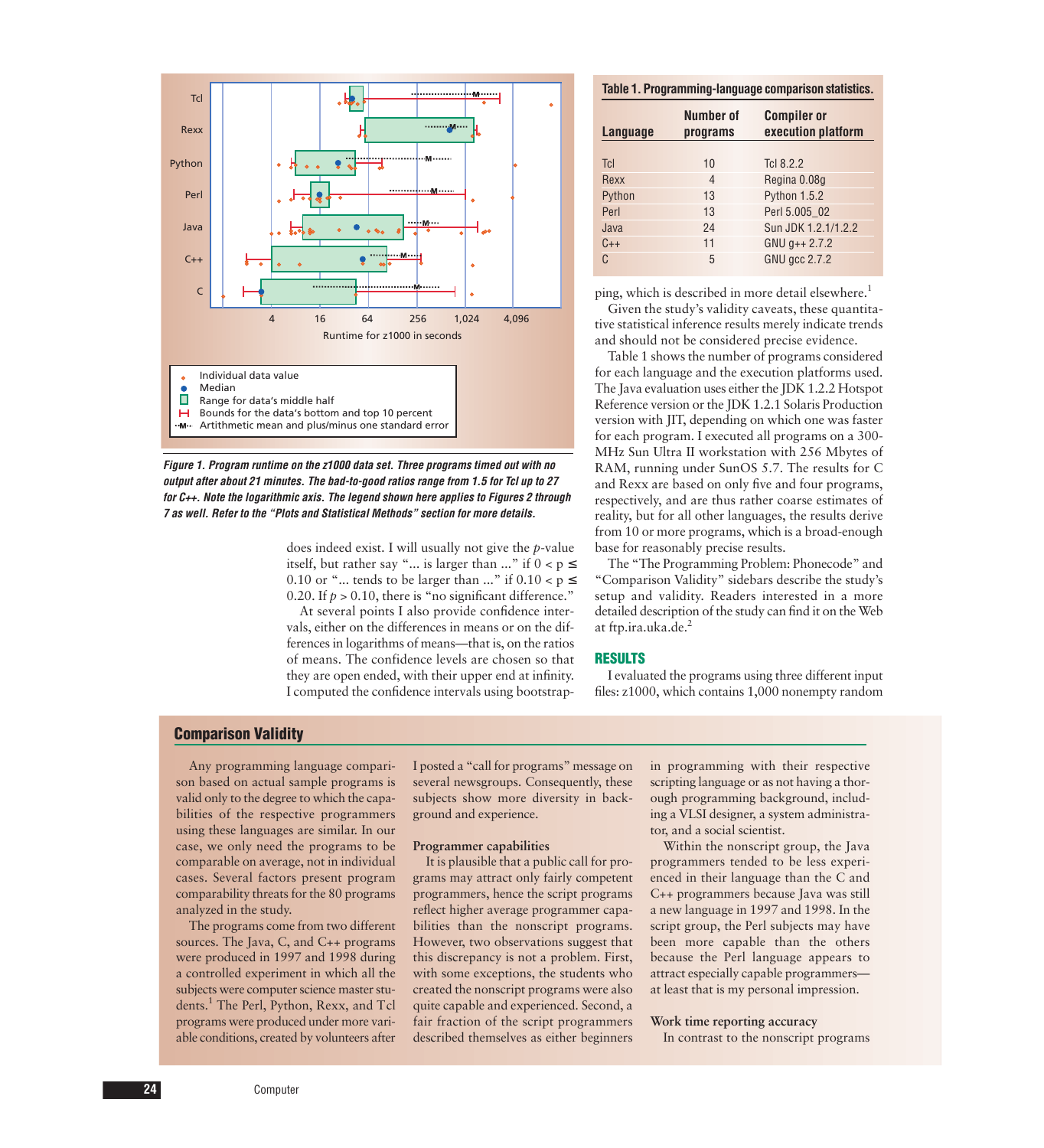# **The Programming Problem: Phonecode**

All programs in the study implement the same functionality, namely a conversion from telephone numbers into word strings, as follows.

The program first loads a dictionary of 73,113 words into memory from a 938-Kbyte flat-text file that consists of one word per line. It then reads "telephone numbers" from another file, converts them one by one into word sequences, and prints the results. A fixed mapping of characters to digits defines the conversion as follows:

|  |  |  |  | e jnq rwx dsy ft am civ bku lop ghz |  |
|--|--|--|--|-------------------------------------|--|
|  |  |  |  | 0 111 222 333 44 55 666 777 888 999 |  |

This means for instance the digit 5 may map into either an a or an m. The program must find a sequence of words such that the sequence of characters in these words exactly corresponds to the sequence of digits in the phone number. All possible solutions must

phone numbers; m1000, which contains 1,000 arbitrary random phone numbers with empty records allowed; and z0, which contains no phone numbers at all and thus serves to measure dictionary load time only.

#### Runtime

I started my analysis by investigating the total runtime, then examined the initialization and search phases separately.

**Total: z1000 data set.** Figure 1 shows that, except for C++, Java, and Rexx, the programs run in less than one minute. This data suggests several meaningful comparisons.

- Tcl's median runtime is not significantly longer than that for Java or even C++.
- Both Python's and Perl's median run times are shorter than those of Rexx and Tcl.
- C++'s median can be confusing. Because the distance to the next larger and smaller points is

be found and printed. The program creates the solutions word-byword and, if no word from the dictionary can be inserted at some point during that process, a single digit from the phone number can appear in the result at that position. Many phone numbers have no solution at all. Here is an example of the program output for the phone number "3586-75," where the dictionary contained the words "Dali," "um," "Sao," "da," "Pik," and 73,108 others:

**3586-75: Dali um 3586-75: Sao 6 um 3586-75: da Pik 5**

A list of partial solutions must be maintained by the program while it processes each number, and the dictionary must be embedded in a supporting data structure, such as a 10-ary digit tree, for efficient access.

rather large, it is unstable. The Wilcoxon test, which takes the whole sample into account, confirms that C++'s median time tends to be shorter than the Java median, with  $p = 0.18$ .

- C's median runtime is shorter than Java's, Rexx's, and Tcl's and tends to be shorter than Perl's and Python's.
- Tcl's and Perl's runtimes—except for two very slow programs—tend to exhibit less variability than do other languages' runtimes.

We should avoid overinterpreting the plots for C and Rexx, which have only a few points. The Rexx programs can be made to run about four times faster by recompiling the Regina interpreter to use a larger hash table size; the additional memory overhead is negligible. If we aggregate the languages into only three groups (one with C and C++, one with Java, and one with scripts), C and C++ are faster than Java (*p*  $= 0.074$ ) and tend to be faster than scripts ( $p = 0.15$ ).

from the controlled experiment, for which we know the real programming time accurately, nothing kept the script programmers from "rounding down" the working times they reported when they submitted their programs. Worse, some apparently read the requirements days before they actually began implementing the solution. One such programmer reported reading the program two weeks before the start of coding, "… during which my subconscious may have already worked on the solution."

Evidence, however, indicates that the script group's average work times are reasonably accurate, too: Common software engineering wisdom, which says that "the number of lines written per hour is independent of the language," holds fairly well across all languages. Even better, the same data also confirms that the programmer capabilities are not higher in the script group.

## **Different task and work conditions**

The nonscript group's instructions focused on correctness as the main goal; acceptance tests required high reliability and at least some efficiency. The script group's instructions mentioned eight other program quality goals besides the main goal of correctness. In place of the acceptance test in the nonscript group, the script group received the z1000 input and output data for their own testing. Both these differences may represent an inherent script group advantage.

#### **Summary**

Overall, given the design of the data collection, the script group's data will likely reflect several relevant if modest a priori advantages over the nonscript group's data. It is also likely that some modest differences exist in the average programmer's capability between any two of the languages. These threats to validity suggest that we should discount small differences among any of the languages, as they might be based on data weaknesses. Large differences, however, are likely to be valid.

#### **Reference**

1. L. Prechelt and B. Unger, *A Controlled Experiment on the Effects of PSP Training: Detailed Description and Evaluation*, Tech. Report 1/1999, Fakultät für Informatik, Universität Karlsruhe, Germany, Mar. 1999, ftp.ira.uka.de.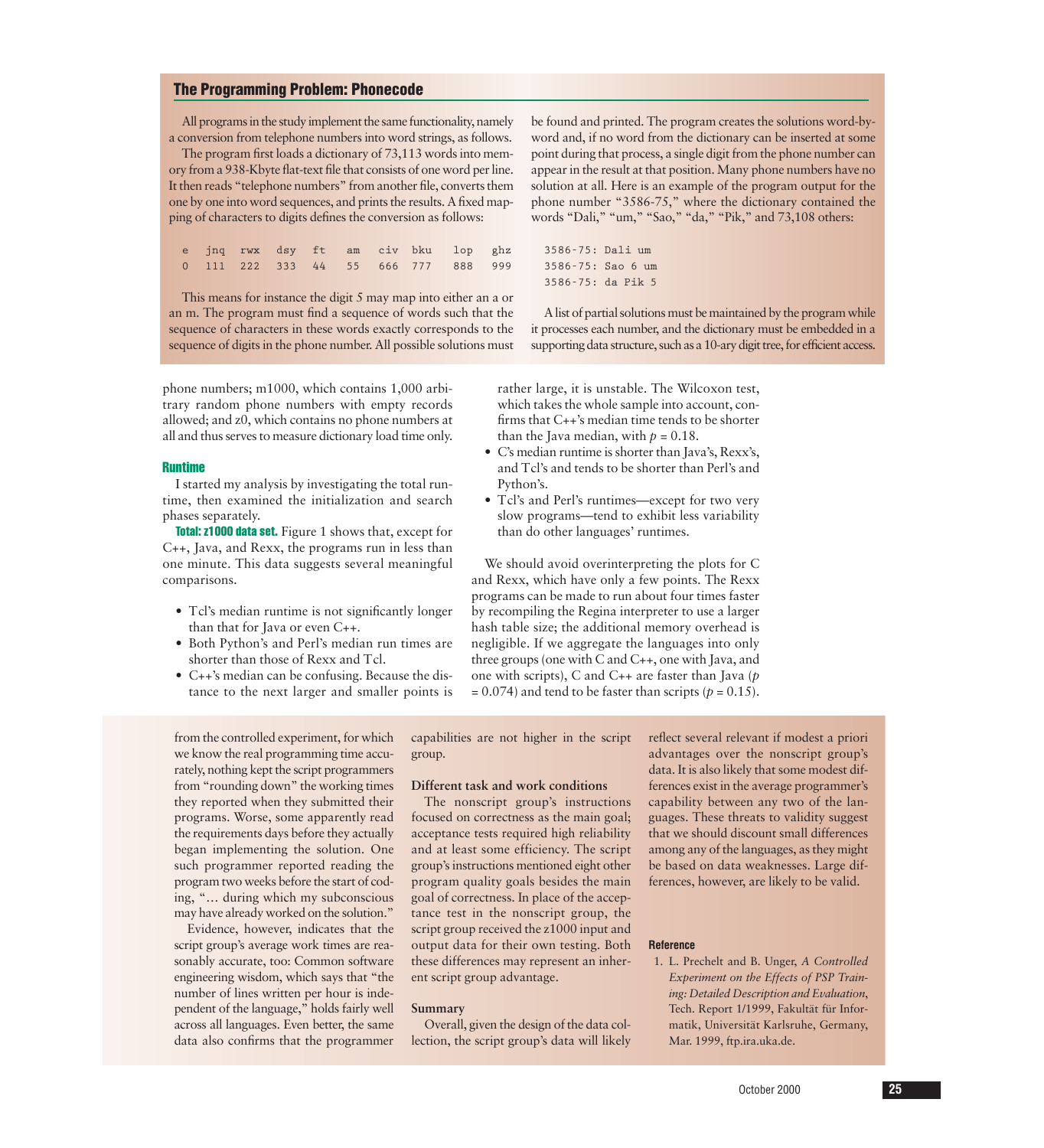

*Figure 2. Program runtime for loading and preprocessing the dictionary only (z0 data set). Note the logarithmic axis. The bad-to-good ratios range from 1.3 for Tcl up to 7.5 for Python.*



*Figure 3. Program runtime for the search phase only, computed as time for the z1000 data set minus time for the z0 data set. Note the logarithmic axis. The bad-to-good ratios range from 2.9 for Perl up to more than 50 for C++.* 

There is no significant difference between the average Java and script runtimes. The results give an 80 percent confidence that a script will run at least 1.29 times as long—and a Java program at least 1.22 times as long—as a C or C++ program. The bad-to-good ratios are much smaller for scripts (4.1), than for Java (18) or even C and  $C_{++}$  (35).

Initialization phase only, z0 data set. I next focused on the time to read, preprocess, and store the dictionary. Figure 2 shows the corresponding runtimes. The results clearly show C and C++ to be faster in this phase than all other languages tested. The fastest script languages are again Perl and Python.

For the aggregate grouping, we find with an 80 percent confidence level that, compared to a C or C++

program, a Java program will run at least 1.3 times as long, while a script will run at least 5.5 times as long. Compared to a Java program, a script will run at least 3.2 times as long.

**Search phase only.** Finally, I subtracted the runtime for the loading phase (z0 data set) from the total runtime (z1000 data set) to obtain the runtime for the actual search phase only. Figure 3 shows the corresponding runtimes, which reveal the following:

- Very fast programs occur in all languages except for Rexx and Tcl, while very slow programs occur in all languages.
- Tcl's median run time is longer than the run times for Python, Perl, and C, but shorter than the run time for Rexx.
- Python's median runtime is shorter than the run times for Rexx and Tcl and tends to be shorter than the run time for Java ( $p = 0.13$ ).
- Perl's median run time is shorter than the medians for Rexx, Tcl, and Java.
- C++'s median differs significantly from any other language's.

The group-aggregated comparison indicates no significant differences among any of the groups. However, the results give an 80 percent confidence that the scripts' runtime variability is smaller than that of Java by a factor of at least 2.1, and smaller than that of C and C++ by a factor of at least 3.4.

#### Memory consumption

Figure 4, which shows the total process size at the end-of-program execution for the z1000 input file, encourages several observations:

- Clearly, the most memory-efficient programs come from the C and C++ groups, while the least memory-efficient programs come from the Java group.
- Except for Tcl, few of the script languages consume more memory than the worst half of the C and C++ programs.
- Tcl scripts require more memory than other scripts.
- For Python and Perl, the relative variability in memory consumption tends to be much smaller than for C and, in particular, C++.
- A select few of the scripts consume large amounts of memory.
- On the average, for the group-aggregated view and with a confidence of 80 percent, the Java programs consume at least 32 Mbytes more memory (297 percent) than the C and C++ programs, and at least 20 Mbytes more memory (98 percent) than the script programs. The script programs consume at least 9 Mbytes more memory (85 percent) than the C and C++ programs.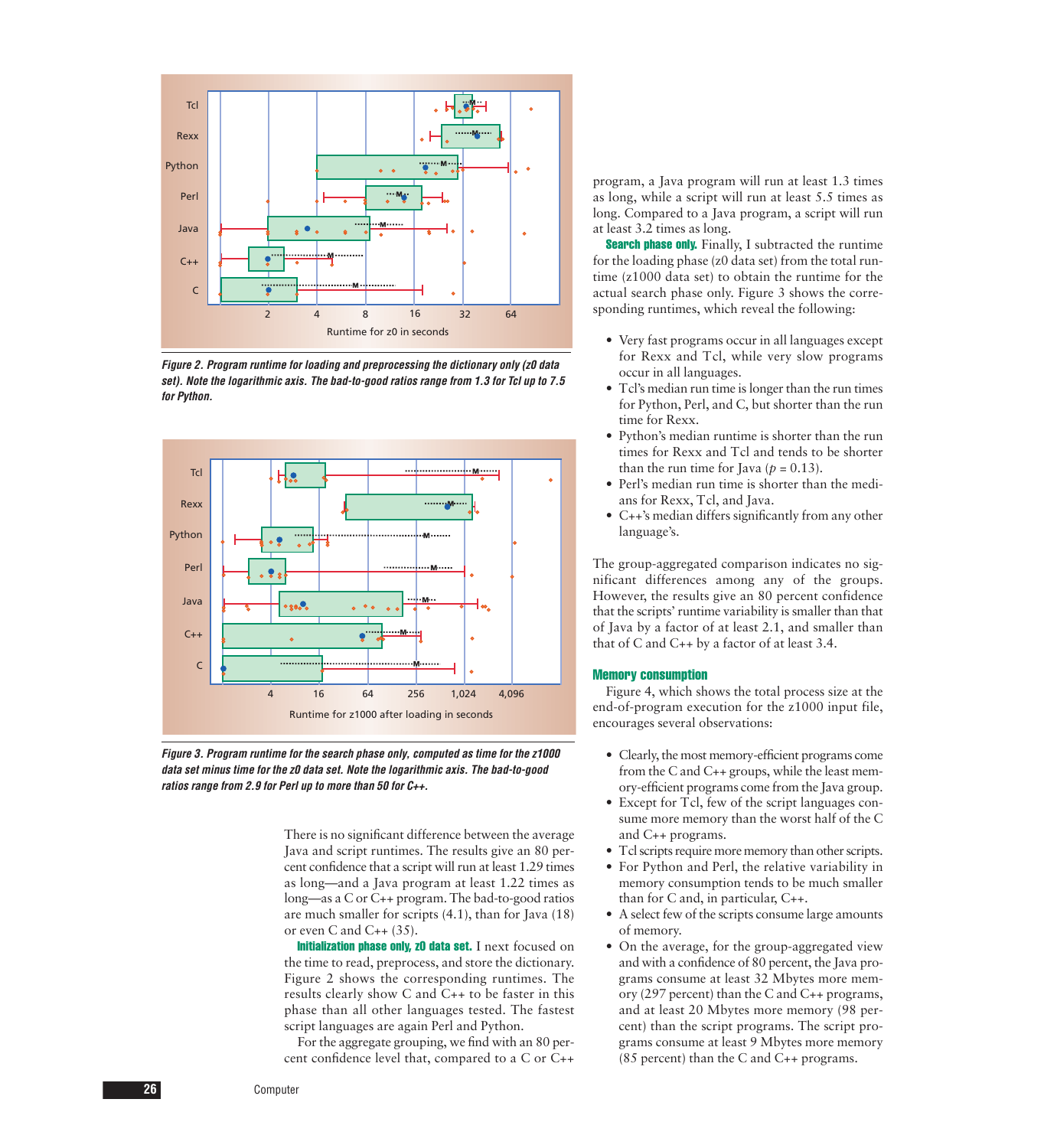I conclude from these findings that Java's memory consumption typically runs twice as high as for scripts and that scripts are not necessarily less memory-efficient than a program written in C or C++, although they cannot beat a parsimonious C or C++ program.

Common wisdom suggests algorithmic programs demand a time and memory trade-off: Making a program faster usually requires more memory. Within our given set of programs, this rule holds for all three nonscript languages, but the opposite rule tends to hold for script languages: Scripts that use more memory actually tend to be slower than scripts that use less memory.

#### Length and amount of commenting

Figure 5 shows the number of lines in each program source file that contain anything that contributes to the program's semantics: a statement, declaration, or at least a delimiter such as a closing brace. Nonscripts typically are two to three times longer than scripts. Even the longest scripts are shorter than the average nonscript. At the same time, scripts tend to contain a significantly higher density of comments ( $p = 0.020$ ): Nonscripts average a median of 22 percent as many comment or commented lines as they have statement lines, while the scripts average 34 percent.

### Program reliability

With the z1000 input file, three programs—one C, one C++, and one Perl—produced no correct outputs at all, either because they could not load the large dictionary or timed out during the load phase. Two Java programs failed with near-zero reliability for other reasons, and one Rexx program produced many of its outputs with incorrect-format-only scripting, resulting in a reliability of 45 percent.

Ignoring these highly faulty programs and comparing the rest by language group—thereby excluding 13 percent of the C and C++ programs, 8 percent of the Java programs, and 5 percent of the script programs—reveals that C and C++ programs are less reliable than the Java and script programs. These differences, however, depend on just a few defective programs and should thus not be generalized.

However, that these differences show the same trend as the fractions of highly faulty programs we're excluding offers good evidence that this reliability ordering among the language groups is real. The scripts' advantages may derive from the better test data available to script programmers, as described in the "Comparison Validity" sidebar.

Next, I compared the behavior for the input file m1000, which allows for phone numbers that do not contain digits, only dashes and slashes. Such a phone number should result in an empty encoding, but we don't usually think of such inputs when reading the requirements. Hence, the m1000 input file tests pro-



*Figure 4. Amount of memory the program required, including interpreter or runtime system, the program itself, and all static and dynamic data structures. The bad-to-good ratios range from 1.2 for Python up to 4.9 for C++.* 



*Figure 5. Program length, measured in number of noncomment source lines of code. The bad-to-good ratios range from 1.3 for C up to 2.1 for Java and 3.7 for Rexx.*

gram robustness. Most programs cope with this situation well, but half of the Java programs and four script programs—one written in Tcl and three in Python—crashed when they encountered the first empty phone number after processing 10 percent of the outputs. Usually, an illegal string subscript or array subscript caused the crash. Of the other programs, 15—one written in C, five in C++, four in Java, two in Perl, two in Python, and one in Rexx —fail exactly on the three empty phone numbers, but work correctly otherwise, resulting in a reliability of 98.4 percent.

Summing up, it appears that scripts are no less reliable than nonscripts.

#### Work time and productivity

Figure 6 shows the total work time for designing, writing, and testing the program as reported by the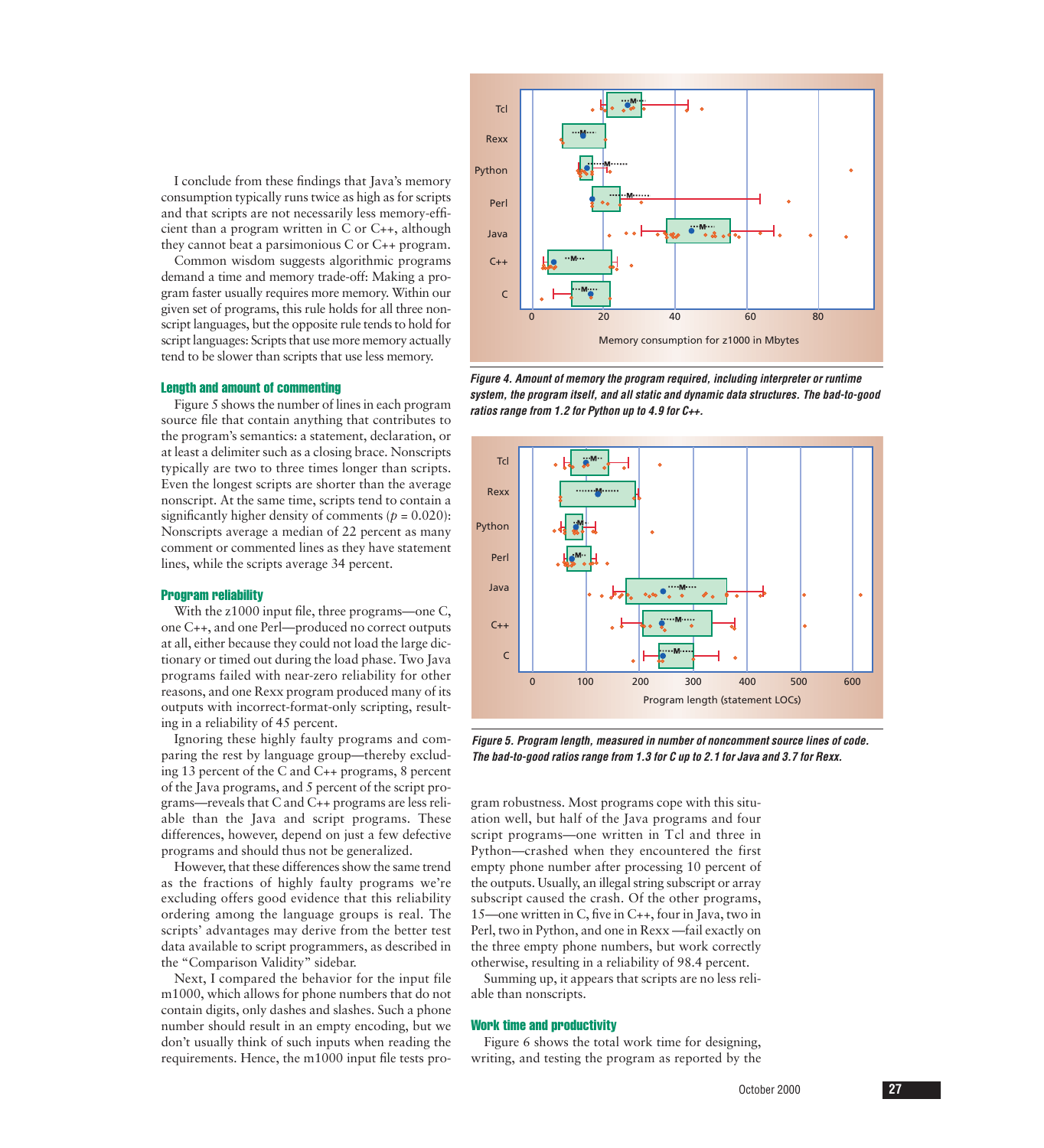

*Figure 6. Total working time for realizing the program. The programmers measured and reported the script group times; the experimenter measured the nonscript group times. The bad-to-good ratios range from 1.5 for C up to 3.2 for Perl. Three Java work times of 40, 49, and 63 hours exceed the chart's bounds and thus are not shown.*

script programmers and as measured for the nonscript programmers.

We see that scripts, which have a total median of 3.1 hours, take less than half as long to write as nonscripts, which have a total median of 10.0 hours, although validity threats may have exaggerated this difference.

Fortunately, we can check two things at once, namely, the correctness of the work-time reporting and the equivalence of the programmer capabilities in the script versus the nonscript group. Both these possible problems, if present, tend to bias the script group's worktimes downward: We would expect cheaters to fake their time to be shorter, not longer, and, if there is a difference, we expect to see more capable programmers in the script group compared to the nonscript group because in 1997 and 1998, when the study took place, the Java programmers were less experienced relative to the other programmers. This check relies on an old rule of thumb, which says that programmer productivity measured in lines of code per hour is roughly independent of the programming language. Several widely used effort estimation methods—including Barry Boehm's Cocomo<sup>3</sup> and Capers Jones' programming language table for function point estimation<sup>4</sup> explicitly assume that productivity LOC per hour is independent of programming language. Figure 7 plots the validation of my work-time data, based on this rule. Judging from the reliably known productivity range of Java, all data points, except perhaps the top three Tcl and topmost Perl results, are quite plausible.

None of the median differences show clear statistical significance, although Java versus C, Perl, Python, or Tcl—where  $0.07 \le p \le 0.10$ —comes close to doing so. Even in the group-aggregated view, with its much larger groups, the difference between C and C++ versus scripts is insignificant  $(p = 0.22)$ , and only Java is less productive than scripts ( $p = 0.031$ ), the difference being at least 5.2 LOC per hour, with 80 percent confidence.

This comparison lends credibility to the study's work-time comparison. The times reported for script programming are likely either only modestly optimistic or not at all so. Thus, a work-time advantage for the script languages of about factor two holds. The Java work times appear to be a bit pessimistic because when the study took place, the Java programmers were less experienced than the other programmers.

#### Program structure

If we consider the designs chosen by those who wrote programs in the various languages studied, we uncover a striking difference. Most programmers in the script group used the associative arrays provided by their language and stored the dictionary words to be retrieved by their number encodings. The search algorithm simply attempts to retrieve from this array, using prefixes of increasing length based on the rest of the remaining current phone number as the key. Any match found leads to a new partial solution to be completed later.

In contrast, essentially all the nonscript programmers chose one of the following solutions: In the simple case, they stored the whole dictionary in an array, usually in both its original character form and the corresponding phone number representation. They then selected and tested one-tenth of the whole dictionary for each digit of the phone number they were encoding, using only the first digit as a key to constrain the search space. This procedure leads to a simple but inefficient solution.

The more elaborate case uses a 10-ary tree in which each node represents a certain digit, nodes at height *n* representing the *n*th character of a word. A word is stored at a node if the path from the root to this node represents the word's number encoding. This solution is most efficient, but requires a comparatively large number of statements to implement the tree construction and traversal. In Java, the large resulting number of objects also leads to high memory consumption due to the severe memory overhead incurred per object by current Java implementations.

The script programs require fewer statements relative to the nonscript programs because they do most of the actual search with the hashing algorithm, which is used internally by the associative arrays. In contrast, the nonscript programs require the programmer to code most of the search process's elementary steps explicitly. This difference is further accentuated by the effort—or lack of it—for data structure and variable declarations.

Despite the existence of hash table implementations in both the Java and C++ class libraries, none of the nonscript programmers used them, choosing instead to implement a tree solution by hand. Conversely, the script group's programmers found the hash tables built into their languages to be an obvious choice.